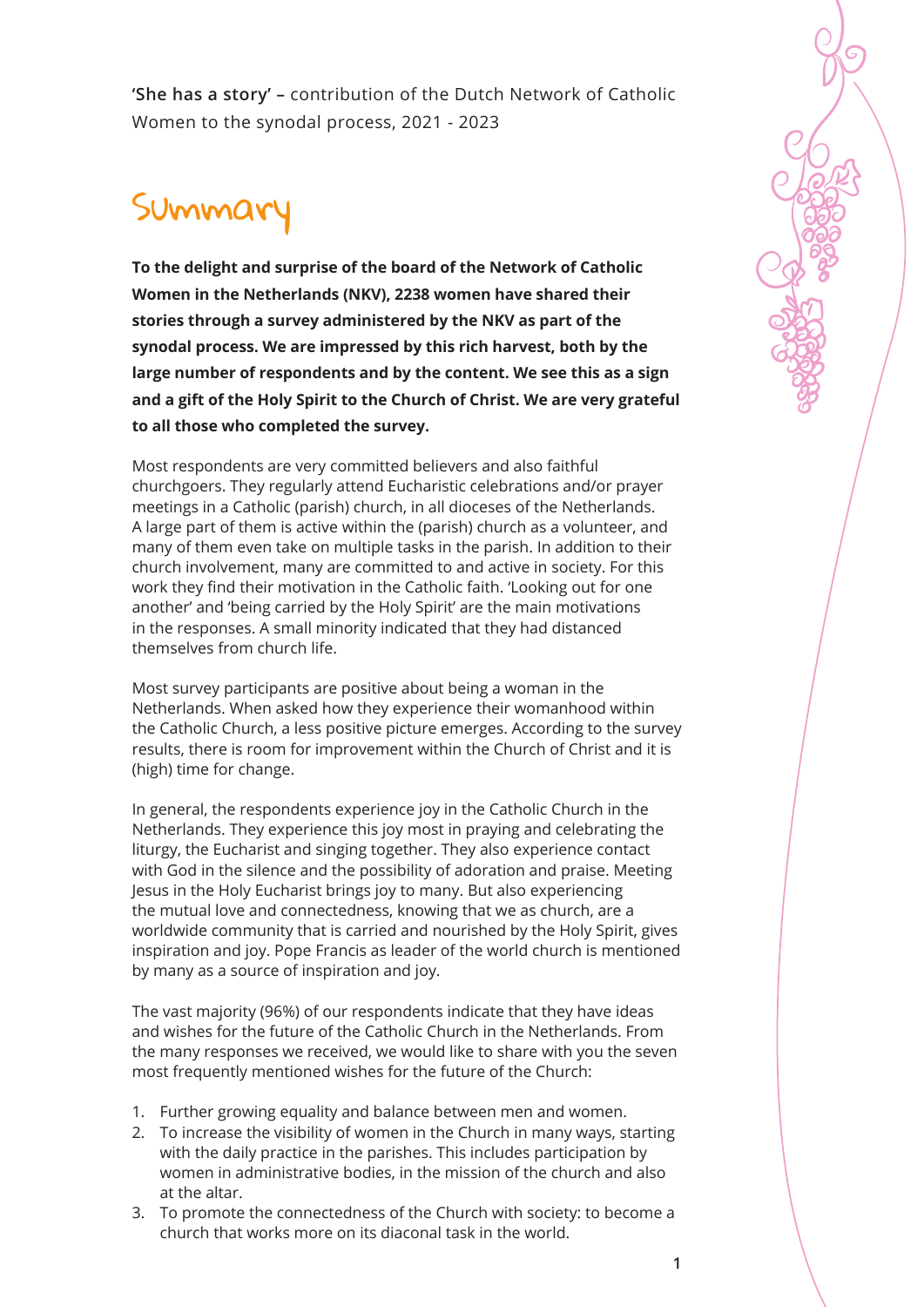- 4. Parishes that are a home for all. Respondents speak of a church community that is not exclusionary; they hope for parish communities that are more open, diverse and inclusive in many ways than they are today.
- 5. Learning to better understand the signs of the times through catechesis, Bible study and celebrating together.
- 6. More personal and pastoral attention and empathy for parishioners.
- 7. More attention to community building, spirituality and faith deepening.

Listening to one another is seen by respondents as the basis for this much needed renewal. The synodal process speaks of a change of mind-set in the Church. We hope for a state of mind that will make women more visible. We hope that this process of listening will continue and bear fruit in many ways and in many places.

## **Advices**

In addition to these wishes for the future of the Church, the respondents offer some advice:

- 1. Listen to the blowing of the Holy Spirit: take women more seriously, treat them with respect and as equal interlocutors. Listen and value them. Utilize their talents, creativity and qualities in all areas of the Catholic Church.
- 2. The Spirit of God is also blowing today. Don't be afraid, and dare to listen with creativity to this Spirit and to women who are giving words to Spirit power today. They are women both inside and outside the Church. Have the courage to encourage and support a movement of renewal in the Church.
- 3. The Gospel of Jesus Christ is central to all your work. The survey shows that this is not always perceived and seen that way. Make every effort, especially for and with women, to make this more visible.
- 4. Invite women to apply for church appointments as acolytes and lectors.
- 5. Initiate the formation of pastoral councils at the parish, diocesan and national levels in which lay people together with priests, deacons and pastoral workers listen to the Spirit of God and to each other, with an open eye and ear to the needs of the times, of the Church and of society.
- 6. Encourage faith education, faith deepening and faith maturation. See this as a task of the whole church, giving particular attention to the contribution of women catechists, theologians and other competent women.
- 7. Involve women and other lay people in all selection procedures in the Church and make these procedures transparent.
- 8. Encourage the search for new language in words, images and music that can be used in the liturgy; language that connects to the lives and God experiences of people today.